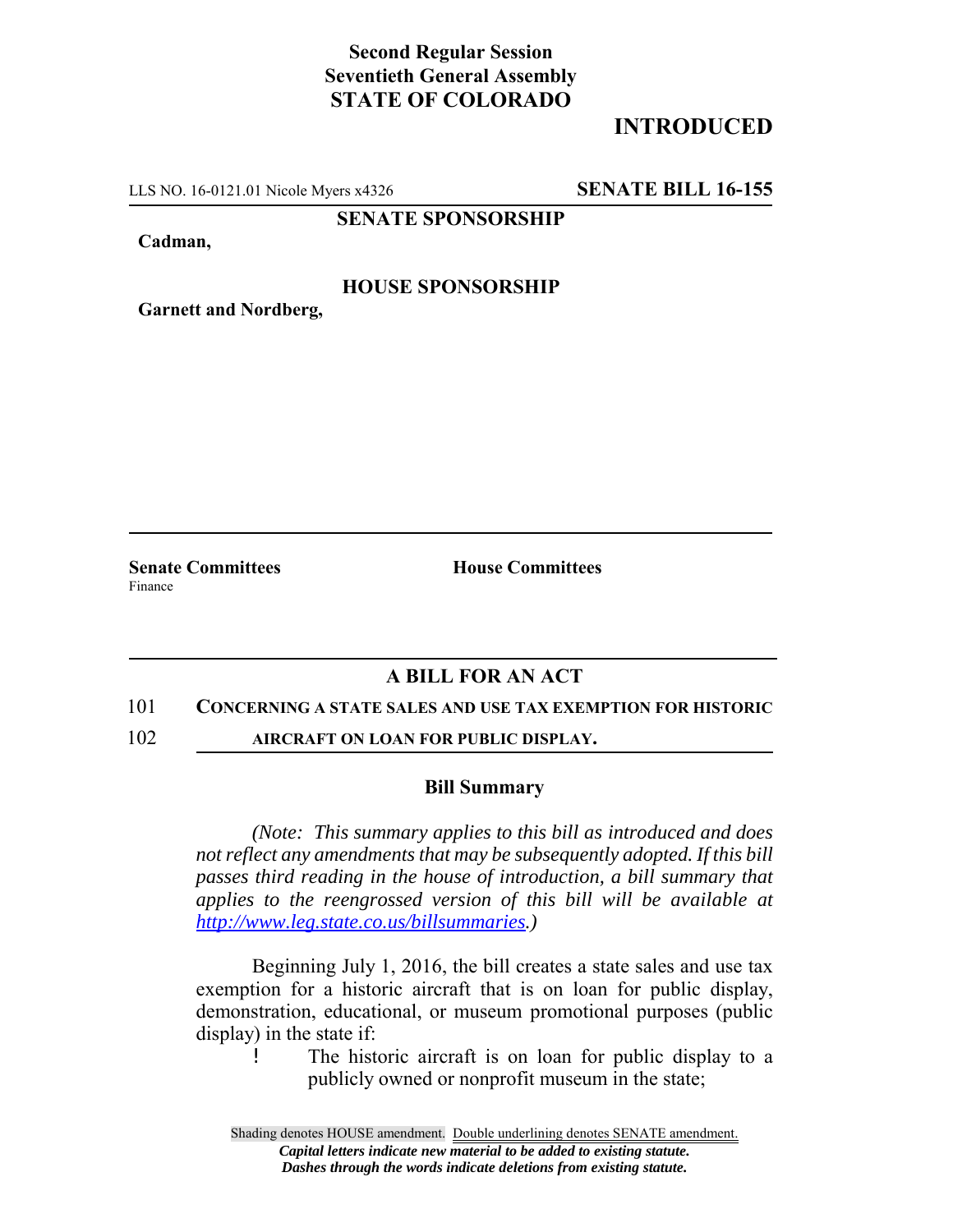- ! The historic aircraft will be used only for public display while within the state but away from the museum to which the historic aircraft is on loan; and
- ! The museum to which the historic aircraft is on loan for public display is open to the public for at least 20 hours every week.
- *Be it enacted by the General Assembly of the State of Colorado:*
- **SECTION 1.** In Colorado Revised Statutes, **add** 39-26-711.9 as follows:

 **39-26-711.9. Historic aircraft on loan for public display - definition.** (1) BEGINNING JULY 1, 2016, A HISTORIC AIRCRAFT THAT IS ON LOAN FOR PUBLIC DISPLAY, DEMONSTRATION, EDUCATIONAL, OR MUSEUM PROMOTIONAL PURPOSES IS EXEMPT FROM TAXATION UNDER THE 8 PROVISIONS OF PARTS 1 AND 2 OF THIS ARTICLE IF:

 (a) THE HISTORIC AIRCRAFT IS ON LOAN FOR PUBLIC DISPLAY, DEMONSTRATION, EDUCATIONAL, OR MUSEUM PROMOTIONAL PURPOSES TO A PUBLICLY OWNED MUSEUM IN THE STATE OR TO A NONPROFIT MUSEUM 12 IN THE STATE THAT OPERATES UNDER SECTION 501 (c)(3) OF THE FEDERAL "INTERNAL REVENUE CODE OF 1986", AS AMENDED;

 (b) THE HISTORIC AIRCRAFT WILL BE USED ONLY FOR PUBLIC DISPLAY, DEMONSTRATION, EDUCATIONAL, OR MUSEUM PROMOTIONAL PURPOSES WHILE WITHIN THE STATE BUT AWAY FROM THE MUSEUM TO WHICH THE HISTORIC AIRCRAFT IS ON LOAN; AND

 (c) THE MUSEUM TO WHICH THE HISTORIC AIRCRAFT IS ON LOAN FOR PUBLIC DISPLAY, DEMONSTRATION, EDUCATIONAL, OR MUSEUM PROMOTIONAL PURPOSES IS OPEN TO THE PUBLIC FOR AT LEAST TWENTY **HOURS EVERY WEEK.** 

**(2) FOR PURPOSES OF THIS SECTION, "HISTORIC AIRCRAFT" MEANS**